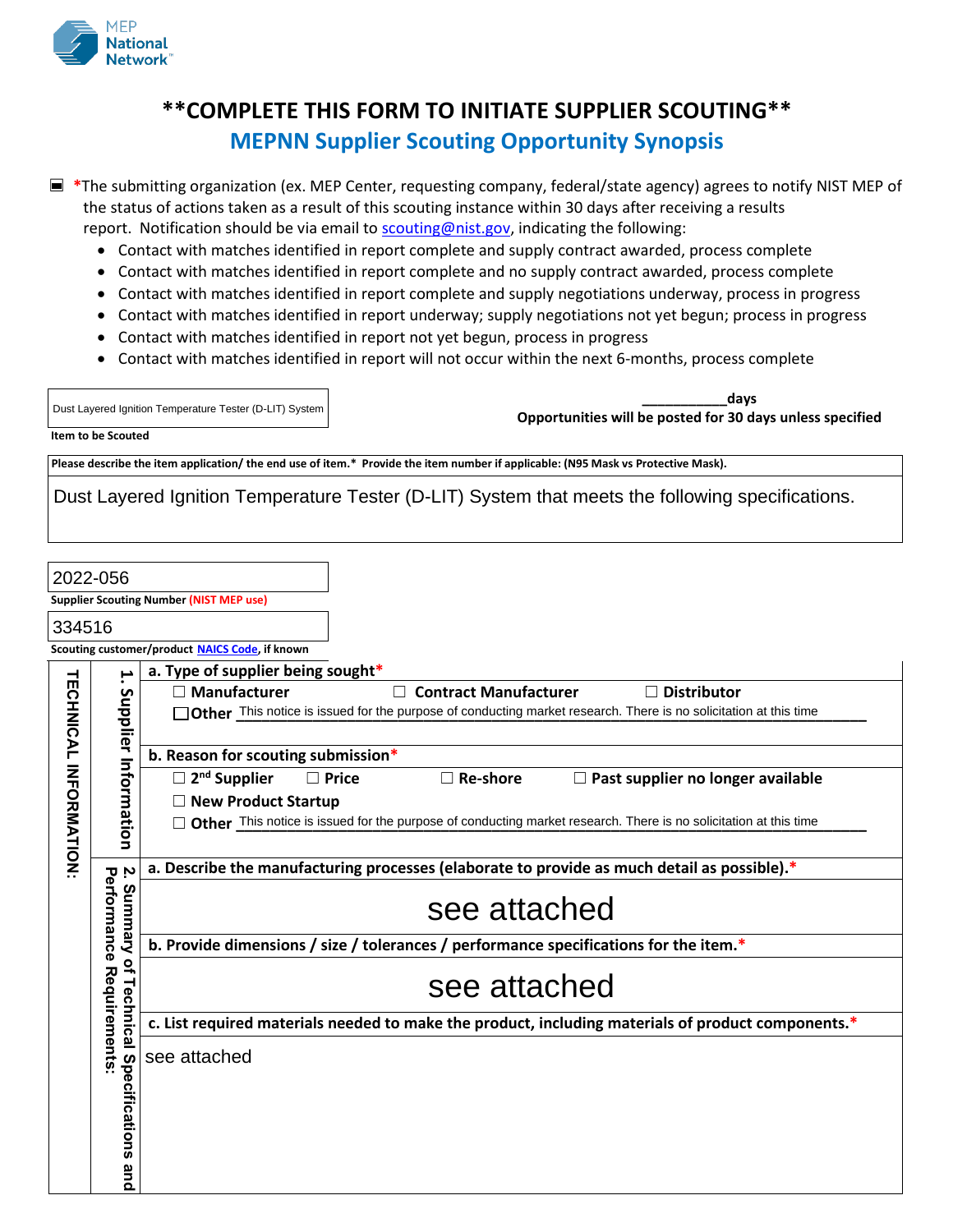

|                                                                            |                    |                                     | d. Are there applicable certification requirements?*<br>$\Box$ Yes<br>$\square$ No<br>Please explain                                                                                                                                                                                                                                                                                                                                                                                                                                                                                                                                                                                                                                                                                                    |
|----------------------------------------------------------------------------|--------------------|-------------------------------------|---------------------------------------------------------------------------------------------------------------------------------------------------------------------------------------------------------------------------------------------------------------------------------------------------------------------------------------------------------------------------------------------------------------------------------------------------------------------------------------------------------------------------------------------------------------------------------------------------------------------------------------------------------------------------------------------------------------------------------------------------------------------------------------------------------|
|                                                                            |                    | Ņ                                   | see attached                                                                                                                                                                                                                                                                                                                                                                                                                                                                                                                                                                                                                                                                                                                                                                                            |
|                                                                            |                    |                                     |                                                                                                                                                                                                                                                                                                                                                                                                                                                                                                                                                                                                                                                                                                                                                                                                         |
|                                                                            |                    |                                     | e. Are there applicable regulations?* $\Box$ Yes $\Box$ No<br>Please explain                                                                                                                                                                                                                                                                                                                                                                                                                                                                                                                                                                                                                                                                                                                            |
|                                                                            |                    | Summary of Technical Specifications | see attached                                                                                                                                                                                                                                                                                                                                                                                                                                                                                                                                                                                                                                                                                                                                                                                            |
|                                                                            | Requirements cont: |                                     | f. Are there any other standards, requirements, etc.?* $\Box$ Yes<br>$\square$ No<br>Please explain                                                                                                                                                                                                                                                                                                                                                                                                                                                                                                                                                                                                                                                                                                     |
|                                                                            |                    |                                     | see attached                                                                                                                                                                                                                                                                                                                                                                                                                                                                                                                                                                                                                                                                                                                                                                                            |
|                                                                            |                    |                                     | g. Additional Comments: Is there other information that would impact the item's performance or<br>usefulness? Please explain.                                                                                                                                                                                                                                                                                                                                                                                                                                                                                                                                                                                                                                                                           |
|                                                                            |                    | and Performance                     | In accordance with Federal Acquisition Regulation (FAR) 10.002(b) (2) (i), this notice is issued for the purpose of conducting<br>market research. Market research is being conducted to determine if there are potential businesses with the capacity and<br>experience to perform the required work. This notice is not to be misconstrued as a Request for Proposal or Quotation. This<br>notice does not represent a commitment by the Government to issue a solicitation or award a contract.<br>There is no solicitation at this time. This request for capability information does not constitute a request for proposals;<br>submission of any information in response to this market survey is purely voluntary; the government assumes no financial<br>responsibility for any costs incurred. |
| <b>BUSINESS INFORMAT</b>                                                   | Pricing            | پ                                   | 3a. Estimated potential business volume (i.e., # Units Per Day, Month, Year) *:                                                                                                                                                                                                                                                                                                                                                                                                                                                                                                                                                                                                                                                                                                                         |
|                                                                            |                    | Volume                              | This notice is issued for the purpose of conducting market research. There is no solicitation<br>at this time                                                                                                                                                                                                                                                                                                                                                                                                                                                                                                                                                                                                                                                                                           |
|                                                                            | qnd                |                                     | b. Estimated target price / unit cost information (if unavailable explain) $*$ :                                                                                                                                                                                                                                                                                                                                                                                                                                                                                                                                                                                                                                                                                                                        |
| N/A<br>a. When is it needed by? (Immediate, 30 Days, 6 months, etc.)*<br>4 |                    |                                     |                                                                                                                                                                                                                                                                                                                                                                                                                                                                                                                                                                                                                                                                                                                                                                                                         |
|                                                                            |                    |                                     |                                                                                                                                                                                                                                                                                                                                                                                                                                                                                                                                                                                                                                                                                                                                                                                                         |
| LON:                                                                       |                    |                                     | see attached                                                                                                                                                                                                                                                                                                                                                                                                                                                                                                                                                                                                                                                                                                                                                                                            |
|                                                                            |                    |                                     | b. Describe packaging requirements (i.e., individually/group packaging)*                                                                                                                                                                                                                                                                                                                                                                                                                                                                                                                                                                                                                                                                                                                                |
|                                                                            |                    |                                     | see attached                                                                                                                                                                                                                                                                                                                                                                                                                                                                                                                                                                                                                                                                                                                                                                                            |
|                                                                            |                    |                                     | c. Where will this item be shipped? *                                                                                                                                                                                                                                                                                                                                                                                                                                                                                                                                                                                                                                                                                                                                                                   |
|                                                                            |                    | Delivery Requirements:              | see attached                                                                                                                                                                                                                                                                                                                                                                                                                                                                                                                                                                                                                                                                                                                                                                                            |
|                                                                            |                    | <u>ុ</u> ហ                          | Is there other information you would like to include?                                                                                                                                                                                                                                                                                                                                                                                                                                                                                                                                                                                                                                                                                                                                                   |
|                                                                            | Comments:          | <b>Additiona</b>                    | In accordance with Federal Acquisition Regulation (FAR) 10.002(b) (2) (i), this notice is issued for the purpose of<br>conducting market research. Market research is being conducted to determine if there are potential businesses<br>with the capacity and experience to perform the required work. This notice is not to be misconstrued as a Request<br>for Proposal or Quotation. This notice does not represent a commitment by the Government to issue a solicitation<br>or award a contract. There is no solicitation at this time. This request for capability information does not constitute<br>a request for proposals; submission of any information in response to this market survey is purely voluntary; the<br>government assumes no financial responsibility for any costs incurred. |
|                                                                            |                    |                                     |                                                                                                                                                                                                                                                                                                                                                                                                                                                                                                                                                                                                                                                                                                                                                                                                         |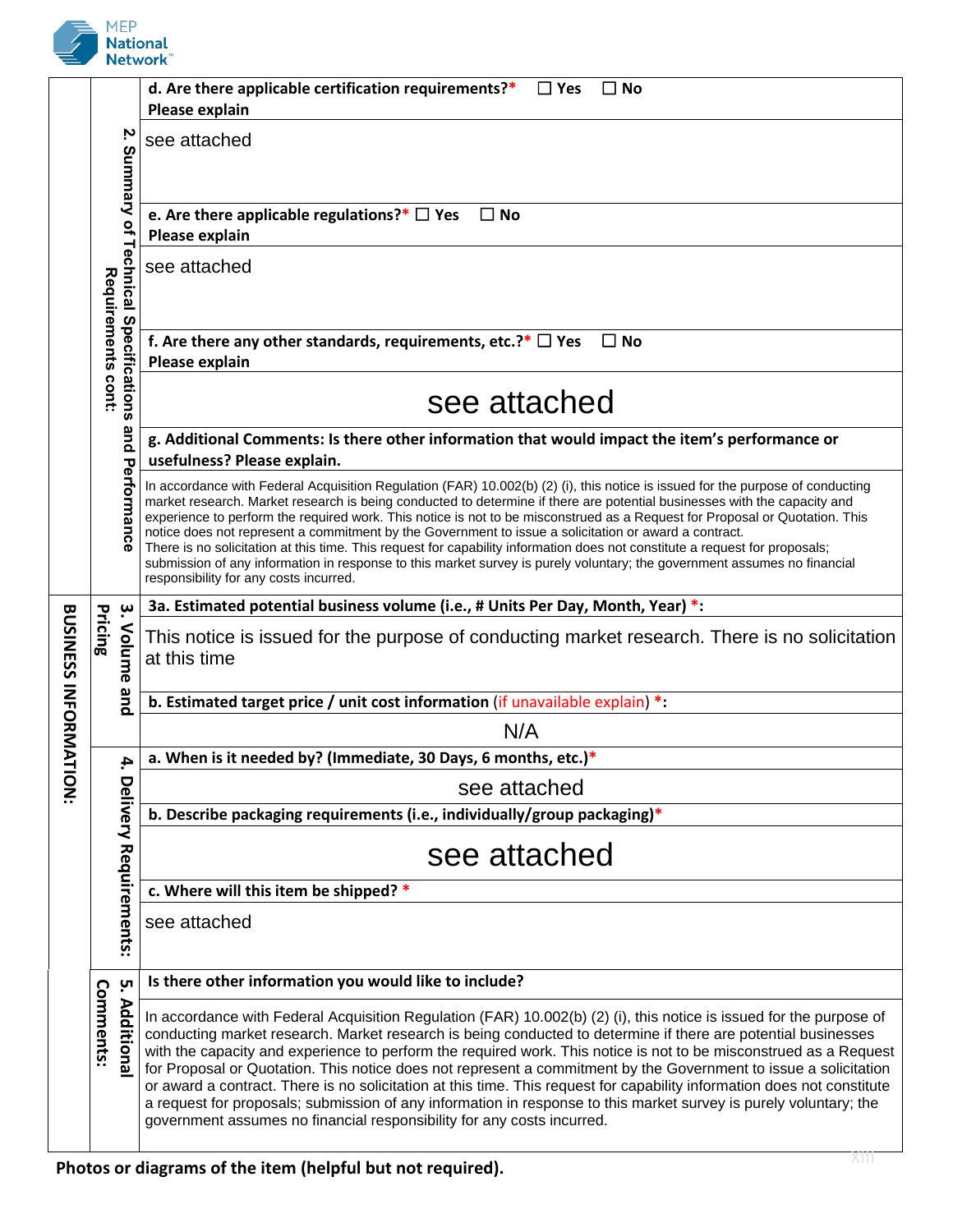

**Sources Sought / Request for Information (RFI)**

#### **Occupational Safety and Health Administration (OSHA) Salt Lake Technical Center (SLTC)**

## **Project Title: Dust Layered Ignition Temperature Tester (D-LIT) System**

### **1.0 Request for Information**

In accordance with Federal Acquisition Regulation (FAR) 10.002(b) (2) (i), this notice is issued for the purpose of conducting market research. Market research is being conducted to determine if there are potential businesses with the capacity and experience to perform the required work. This notice is not to be misconstrued as a Request for Proposal or Quotation. This notice does not represent a commitment by the Government to issue a solicitation or award a contract.

There is no solicitation at this time. This request for capability information does not constitute a request for proposals; submission of any information in response to this market survey is purely voluntary; the government assumes no financial responsibility for any costs incurred.

Acknowledgment of responses may not be made and respondents will not be notified regarding the results of the Government's evaluation of the information received. The determination to proceed with the acquisition is within the discretion of the Government. **Telephone inquiries will not be accepted.** 

Please be reminded that a prospective Offeror interested in obtaining a contract award with the Government must be registered in the Federal Government's System for Award Management (SAM) database. Additional information regarding contractor registration can be obtained through [www.SAM.gov.](http://www.sam.gov/) All qualified small businesses, including 8(a) firms, are encouraged to participate.

#### **2.0 Acquisition Background**

The U.S. Department of Labor, Occupational Safety and Health Administration (OSHA), Salt Lake Technical Center (SLTC) seeks information from qualified contractors that can provide a Dust Layered Ignition Temperature Tester (D-LIT) system for the analysis of samples submitted by Compliance Safety and Health Officers (CSHOs) evaluating worker exposure to hazardous compounds. The equipment described below will be utilized in federal space and will be connected to government-owned equipment and computer network. The equipment is to be installed at 8660 South Sandy Parkway, Sandy, UT 84070.

The proposed acquisition will be classified under the North American Industry Classification System (NAICS) Code: 334516 - Analytical Laboratory Instrument Manufacturing. If the respondent feels another NAICS code is appropriate, feel free to suggest one.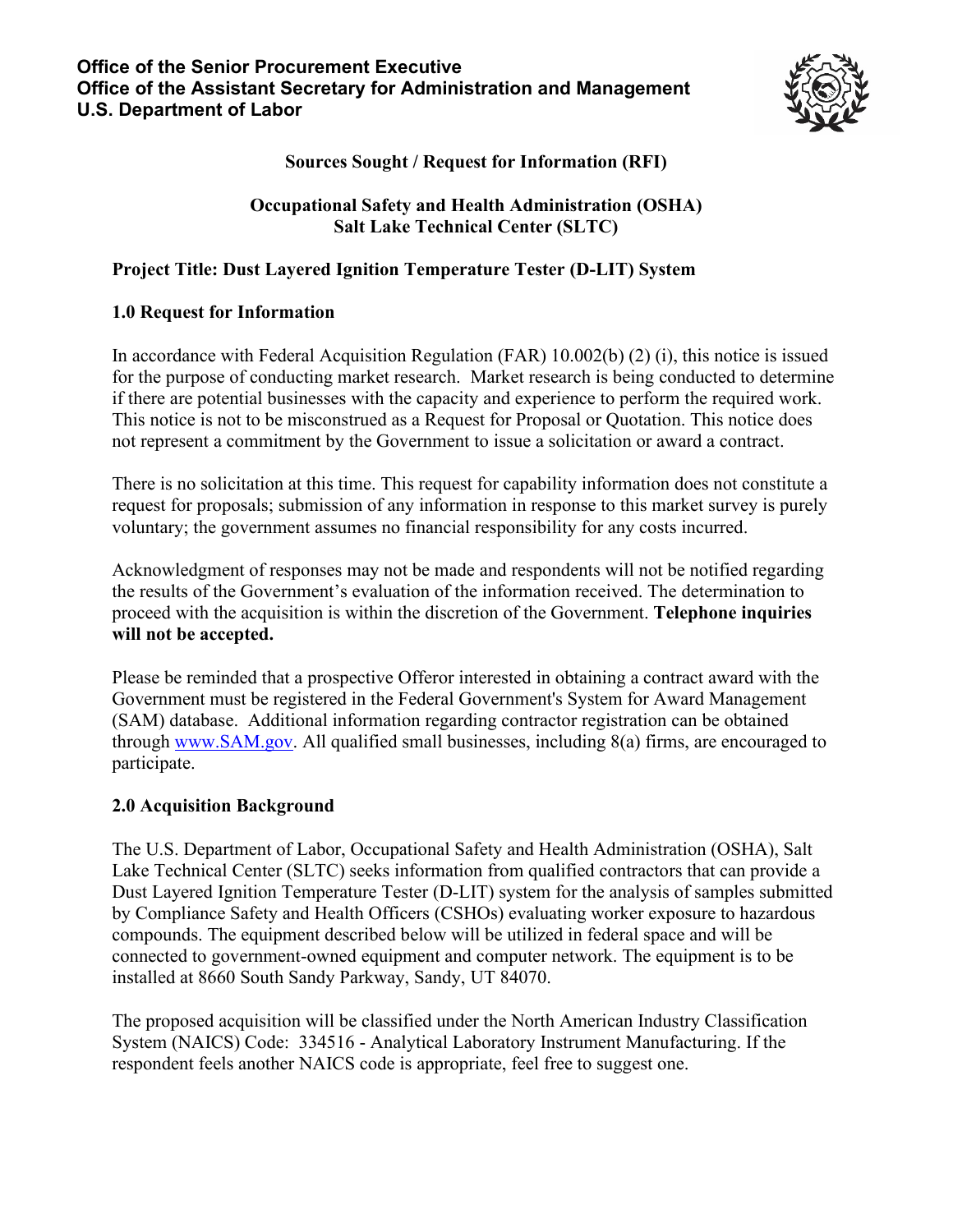# **3.0 Requirements of Potential Contract:**

OSHA SLTC requires a Dust Layered Ignition Temperature Tester (D-LIT) system that meets the following specifications:

# **3.1 Equipment/Instrumentation**

| <b>Product Capabilities</b> | <b>Minimum Requirements</b>     | <b>Desired Outcomes</b>       |  |
|-----------------------------|---------------------------------|-------------------------------|--|
| Temperature control and     | Must have ability to operate at | A system with sufficient      |  |
| capacity                    | 450° C (840°F) minimum max      | operational range and control |  |
|                             | temperature with a $+/- 2$ °C   | to meet the requirements of   |  |
|                             | control.                        | ASTM E2021                    |  |
| Hot plate working surface   | Non-corrosive, abrasive         | Long lasting with minimum     |  |
|                             | resistant work surface          | maintenance, working          |  |
|                             |                                 | surface, capable of handling  |  |
|                             |                                 | wide range of materials       |  |
| <b>Stand Alone System</b>   |                                 |                               |  |

#### **3.2 Software Licenses and Network Requirements**

| <b>Features</b>    | <b>Minimum Requirements</b>                                                                                   | <b>Desired Outcomes</b>                                                                                                                                                        |
|--------------------|---------------------------------------------------------------------------------------------------------------|--------------------------------------------------------------------------------------------------------------------------------------------------------------------------------|
| Computer interface | Capable of recording,<br>archiving and displaying<br>result to a PC.                                          | Computer interface                                                                                                                                                             |
| <b>LIMS</b>        | Software can load data to<br>LabWare for reduction and<br>processing                                          | Full integration and no<br>additional processing needed<br>to convert instrument output<br>to final result.                                                                    |
| Software           | The software is intuitive and<br>easy to use, allowing for set<br>up of method controls and<br>data security. | ISO 17025 Compliance in<br>instrument performance<br>monitoring                                                                                                                |
|                    | Licenses required for the<br>software components are to<br>be included in the offering.                       |                                                                                                                                                                                |
| Licenses           | Software and hardware must<br>be operable on a Windows 10<br>computing platform.                              | <b>DOL IT Requirement</b><br>Need to be able to display<br>and record test result and be<br>able to produce a record of<br>the testing that can interface<br>with LIMS system. |
| Computer interface | Capable of recording,<br>archiving and displaying<br>result to a PC.                                          | Computer interface                                                                                                                                                             |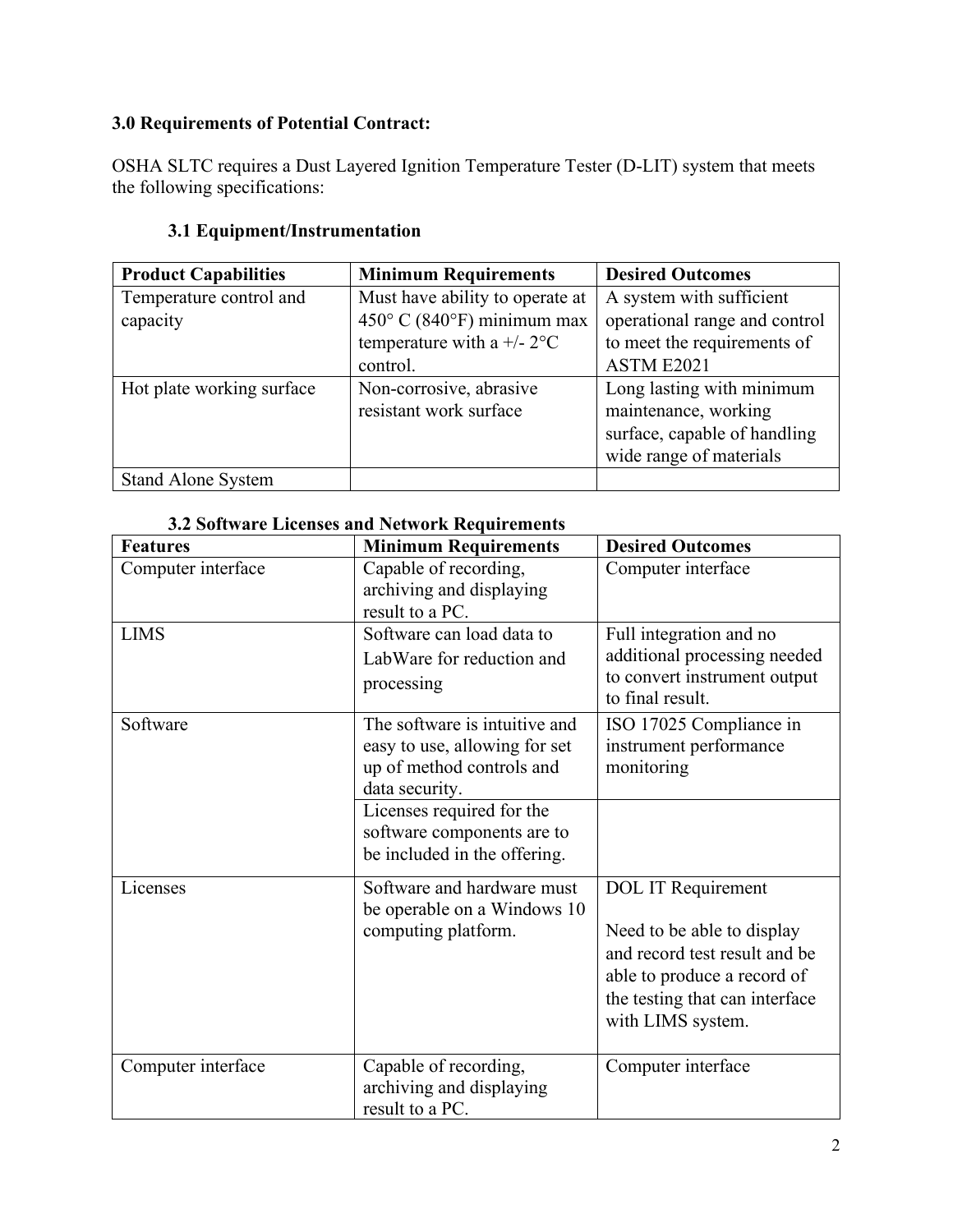| <u>olo comphante with I catrul Ittle</u> analons and DOD steamt |                              |                           |  |
|-----------------------------------------------------------------|------------------------------|---------------------------|--|
| FAR 12.212 and FAR                                              | Computer software and        | <b>DOL IT Requirement</b> |  |
| $27.405-3$ compliant                                            | software documentation to be |                           |  |
|                                                                 | acquired should be in        |                           |  |
|                                                                 | accordance with federal      |                           |  |
|                                                                 | regulations                  |                           |  |
| Security                                                        | Contractor must work with    | <b>DOL</b> IT Requirement |  |
|                                                                 | the DOL IT department to     |                           |  |
|                                                                 | meet any applicable security |                           |  |
|                                                                 | requirements.                |                           |  |

#### **3.3 Compliance with Federal Regulations and DOL Security**

#### **3.4 Maintenance and Contract Related Specifications**

| Training/Service | Initial training for four<br>OSHA/SLTC staff to gain<br>familiarity with equipment<br>and software. |                             |
|------------------|-----------------------------------------------------------------------------------------------------|-----------------------------|
|                  | Provide information on                                                                              |                             |
| Warranty         |                                                                                                     | Prolonged performance of    |
|                  | manufacturer warranty                                                                               | instrument and consumables. |
| Maintenance      | Provide information on                                                                              |                             |
|                  | maintenance options                                                                                 |                             |

#### **4.0 Instructions:**

All information received in response to this Request for Information/Sources Sought that is marked as proprietary will be handled accordingly.

All contractors responding to this announcement must demonstrate its experience and equipment's technical capacity to meet the minimum requirements as outlined in Section 3. Responses must be specific to each of the requirements and listed to demonstrate that the respondent has the requisite skills and experience.

Each response must include a capabilities statement, responses to Market Research Questionnaire (Attachment 1), and specifications of proposed equipment that meets OSHA's needs. In addition, please provide estimated pricing for the Dust Layered Ignition System, to include any training available and customer service. The pricing will be used for analysis and is not considered a quote. The entirety of the response should not exceed 15 pages, excluding pictures or tables/charts. Submissions can be in in Adobe (PDF) or compatible with the Microsoft Office Suite. Please reference **Dust Layered Ignition Temperature (D-LIT) System** in the subject line of the email response.

To participate in this request for information, please send the above information via email to **Ericka Graham, graham.ericka@dol.gov**, no later than **March 22, 2022 at 5:00pm EST**. Please submit any questions to Ericka Graham by March 8, 2022 at 4:00pm EST. You may also list any questions or assumptions in the response for consideration.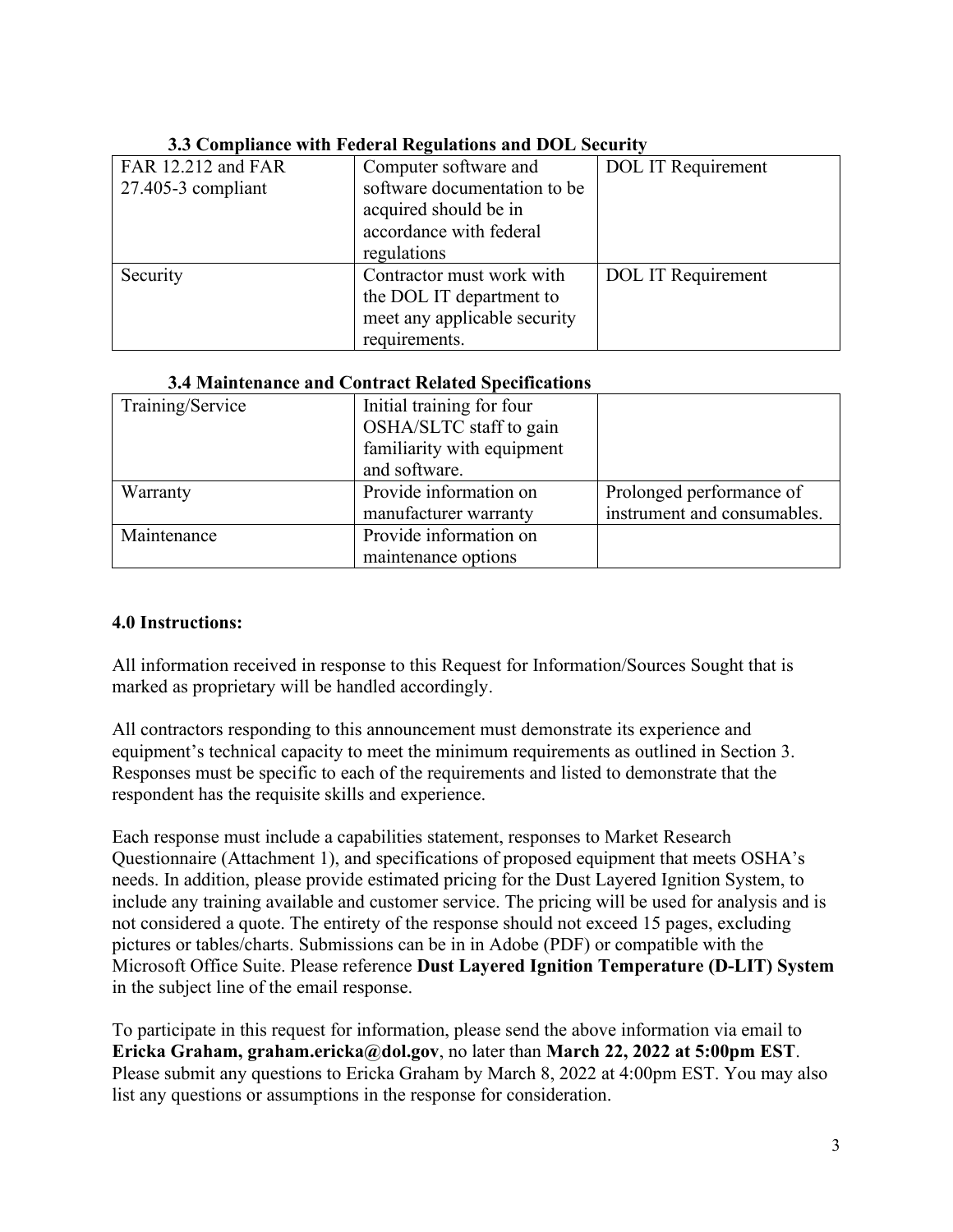#### **Attachment 1: Market Research Questionnaire:**

Please provide the following Point of Contact information and respond to the following questions. If the company chooses not to respond to a question, indicate "no response."

Company Name: DUNS Number: GSA Schedule (if applicable) Address: Point of Contact: Point of Contact position: Phone Number: Email Address: Please indicate your business classification for NAICS code 334516 or proposed NAICS

#### Market Research Questions:

- a) Provide a company description and discussion of company capabilities.
- b) After looking at the proposed requirements list, what equipment do you have to fulfill these needs? Along with features and capabilities of the equipment, please include the physical specifications such as required footprint area, height, clearance requirements, construction of the equipment (material used for internal parts) and power supply of the proposed equipment and accessories. If there is something you cannot provide, please indicate that information.
- c) Please provide the location where the proposed equipment is manufactured.
- d) Contractors may be asked to provide scheduled demonstrations to exhibit proposed machines/instrumentation to designated OSHA/SLTC personnel. Are you able to offer a demonstration of this kind to entrusted OSHA/SLTC staff in the Salt Lake City, UT metro area? Can you provide virtual demonstrations?
- e) Along with equipment and software information, please provide documentation on any available warranty options and/or accident coverage.
- f) Is your company currently providing similar services to another government agency (you may also include contract #s for government) or other non-government customer? If so, please identify the agency or non-government customer.
- g) Along with equipment/instrumentation and software information, please provide documentation on any available warranty options.
- h) Describe the maintenance plan/program for equipment, if available.